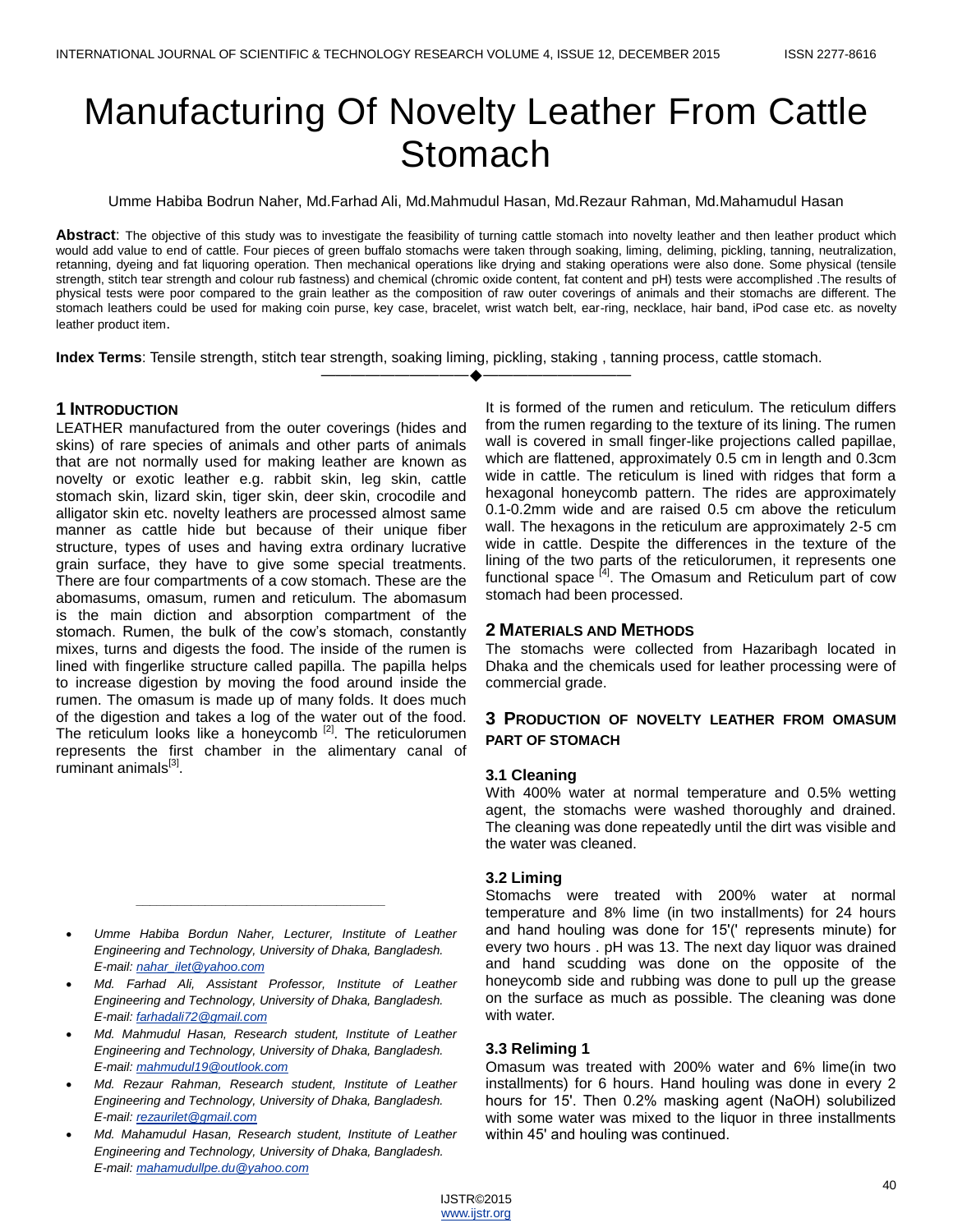# **3.4 Reliming 2**

Reliming 2 was done same as Reliming 1.

## **3.5 Deliming**

150% water at normal temperature and 2% ammonium sulphate were added with stomach and hand houling was done for 1 hour. Cross section was checked by phenolphthalein (colorless). Then washing was done for 10.

# **3.6 Pickling**

Pickling of stomach was accomplished with mixtures of 150% water,10% NaCl, 0.8% formic acid 1% sulphuric acid and houling was done for 2 hours.[ Formic and sulfuric acid should be diluted in (1: 10) solution and added in three installments]. Checked pH was 3.0.

# **3.7 Chrome tanning**

This step was done in the same bath of pickling. 3.5% Basic chromium sulphate was added and run for 60ʹ.Again 3.5% Basic chromium sulphate was added and run for 60ʹ. 0.25% fungicide was mixed and run for 10ʹ.

#### **3.8 Basification**

In the same bath 2% Sodium bicarbonate (1:10 solution) was added in three equal installments and run for 30ʹ, 30ʹ,60ʹ respectively. Checked pH was 3.7. Then the liquor was drained and piled up for 4 days. Now all the bunches of the part was cut into single pieces and their weight was taken for the chemical measurement of the next steps.

# **3.9 Acid wash**

Basified leather was treated with 100% water and 0.5% acetic acid for 30ʹ. Checked pH was 3.2. The liquor was drained and rinsed.

#### **3.10 Rechroming**

Rechroming was done with 150% water, 0.5% acetic acid and 3% basic chromium sulfate for 60ʹ.Again 3% basic chromium sulfate was added and run for 60.

#### **3.11 Basification**

In the same bath 2% sodium bicarbonate (1:10 solution) was added in 3 equal installments and run for 30ʹ, 30ʹ and 60ʹ respectively. Liquor was drained and leather was piled for 4 days. [If the leather feels to be over dried, then wet- back is needed, otherwise we can go straightly for neutralization.]

#### **3.12 Wet back**

150% water was added with leather and houling was done for 50ʹ.Then 0.5% wetting agent (LD 600) and 1% sodium formate was added to the leather and houling was done for 30ʹ.

#### **3.13 Neutralisation**

Leather was treated with 150% water and 1.5% neutralizing syntan (Neosyn BS 3) and run for 180ʹ. Then 0.5% sodium bicarbonate (1:10 solution) was added in two installments and run for 60ʹ. Checked pH was 4.9. The liquor was drained.

# **3.14 Retanning and Dyeing**

150% water at 45°c, 0.2% Relugan RE (Acrylic Resin Syntan), 3% Tanigon OS( Replacement Syntan) was added with leather and run for 60ʹ. Then 3% Baysyntan (AN) was added and run for 30ʹ. Again 3% Paramel P 100(Resin Syntan), 2% Mimosa

was added with leather and run for 30ʹ. Leather was then treated with 3% Dye and run for 60ʹ. Penetration of chemicals was checked and left overnight.

# **3.15 Fatliquoring**

50% water at 55°c, 4% synthetic oil (Remsol B40),4% semisynthetic oil SLP, 1% sulphited oil blend (Trisul ML) and 2%preservative was added with leather and run for 60ʹ.All fats were emulsified well in hot water at around 60-70°C. Then 2%Relugan RE was added and run 30ʹ.0.5% aldehyde tanning agent( Relugan GTW)was added and run for 30ʹ.Finally 1.5% formic acid(1:10 solution) was added in two installments(30'+20') and run  $45'$  more. Then the liquor was drained and leather was washed well.

# **3.16 Drying**

Leathers were taken to dry naturally at normal environment. Then these were nailed with sufficient tension on clean wooden board to get increased area.

# **3.17 Staking**

Staking was done by pulling with two hands to soften the leather.

#### **3.18 Trimming**

The extra parts at the border were trimmed (if necessary).

# **4 PRODUCTION OF NOVELTY LEATHER FROM RETICULUM PART OF STOMACH**

3 Pieces of green reticulum part of stomach were taken whose weight was=3.9 Kg. The percentages of chemicals were based on this weight.

#### **4.1 Cleaning**

Stomachs were treated with 400% water and 0.5% wetting agent (LD 600). Houling was done for 30ʹ. Then intensive washing was accomplished repeatedly until the washed water was clean. Then the reticulums were put in 4% Nacl solution for 1 hour and then in normal water for 2 hours.

#### **4.2 Liming**

Reticulums were treated with 200% water and 10% lime (in two installments) and kept for 48 hours with regular hand houling in every hour for 15ʹ. Checked pH was 13.00. Then the water was drained and the reticulums were scudded by hand on the muscle side and rubbed on honeycomb side to pull up the grease on the surface as much as possible. Then cleaning was done with normal water. The weight of limed was taken 2.0 Kg. The percentage (%) of chemical of the following processes was based on this weight.

#### **4.3 Reliming 1**

200% water and 8% lime (in two installments) was used with reticulum and kept for 6 hours on regular hand houling in every two hours for 15ʹ. Then 0.2% masking agent (NaOH) solubilized with some water was mixed to the liquor by dropping in three installments within 45'.

#### **4.4 Reliming 2**

The above liquor was drained and the reticulums were washed well. With them 200% water and 6% lime (in two installments) were added and kept for 6 hours on regular hand houling in every two hours for 15ʹ. Then 0.2% NaOH solubilised with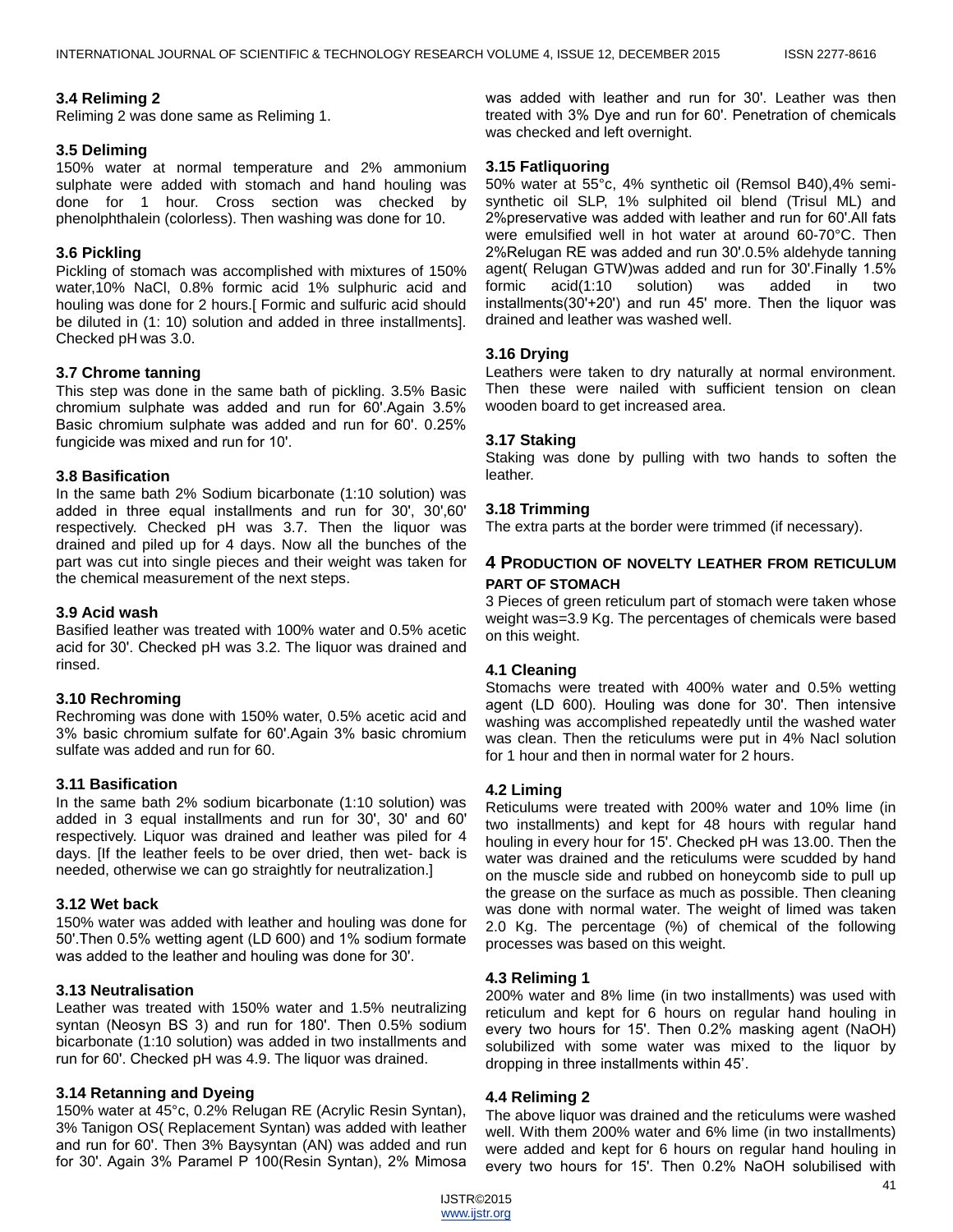some water was mixed to the liquor in three installments by dropping in three installments within 45ʹ.

## **4.5 Deliming**

Reticulums were treated with 150% water and 2% ammonium sulphate and hand houling was done for 1 hour. Checked cross section of reticulum by phenolphthalein was colourless. The washing was done for 10ʹ.

## **4.6 Pickling**

Pickling of stomach was done with mixtures of 150% water,10% NaCl, 0.8% formic acid 1% sulphuric acid and houling was done for 2 hours. [Formic and sulfuric acid should be diluted in (1: 10) solution and mixed in three installments]. Checked pH was 3.0.

# **4.7 Chrome Tanning**

In the pickle bath 3.5% basic chromium sulphate(BCS) was added and houling was done for 60ʹ. Again 3.5% (BCS) was added and agitation was done for 60ʹ. Fungicide (0.25%) was added and run for 10ʹ.

#### **4.8 Basification**

In the same bath, 1.5% Sodium bicarbonate (1:10) solution was added in three installments and run for 30ʹ, 30ʹ and 60ʹ respectively. Again in the same bath 1.5% Sodium bicarbonate (1:10 solution) was added with leather (in two installments) and run for 60ʹ.Checked pH was 3.8. Then the leather was piled up for 5 days.

#### **4.9 Trimming**

Trimming of leather was done by hand knife and then weight was taken for the 3 reticulum part individually. All the chemicals needed for the next step was based on this weight.

#### **4.10 Acid wash**

Leather was treated with 100% water and 0.55% acetic acid and run for 60ʹ. Checked pH was 3.2. The water was drained and leather was rinsed.

#### **4.11 Rechroming**

150% water, 0.5% acetic acid and 3% basic chromium sulphate was added and run for 60ʹ. Then again 3% basic chromium sulphate was added and run for 60ʹ.

#### **4.12 Neutralisation**

150% water at normal temperature,1.5% Neutralising syntan (Neosyn BS3) was added and run for 60ʹ.Then 0.5% sodium bicarbonate (1:10) solution was added and run for 60ʹ. The checked pH was 4.9 . Now three pieces of reticulum parts was separated and the subsequent chemical processes were carried out in three separate buckets for dyeing with three different dyes (colours).

#### **4.13 Retanning and Dyeing**

Leather was treated with 150% water at 45°, 0.2% Relugan RE and 3% Tanigon OS and run for 60ʹ. Then 3% Baysyntan AN (Non bleaching syntan) was added and run for30ʹ. Again 3% Paramel P-100, 2% Quebracho was added and run for30ʹ. Then 3% Dye was added and run for 60ʹ. Penetration of dye was checked and left for overnight.

#### **4.14 Fatliquoring**

The leather was treated with 50% water at 55°c, 4% synthetic oil(Remsol B-40) and 4% semi- synthetic oil SLP was added and run for 60ʹ. Then 1% sulphated oil blend Trisul ML, 0.2% preservative and 2% Relugan RE was added and run for30ʹ. Then 0.5% Aldehyde Tanning Agent (Relugan GTW) was mixed and run for30ʹ. Then 1.5% formic acid (1:10 solution) was added in two installments and run for 50ʹ (30ʹ+20ʹ). The liquor was drained and leather was washed and piled up for next day.

#### **4.15 Drying**

Leathers were taken to dry naturally at normal environment. Then these were nailed with sufficient tension on clean wooden board to get increased area.

#### **4.16 Staking**

Staking was performed with staking machine.

#### **4.17 Trimming**

The leather was trimmed (if necessary).



a. stomach leather(Reticulum part)



b. stomach leather( Omasum part)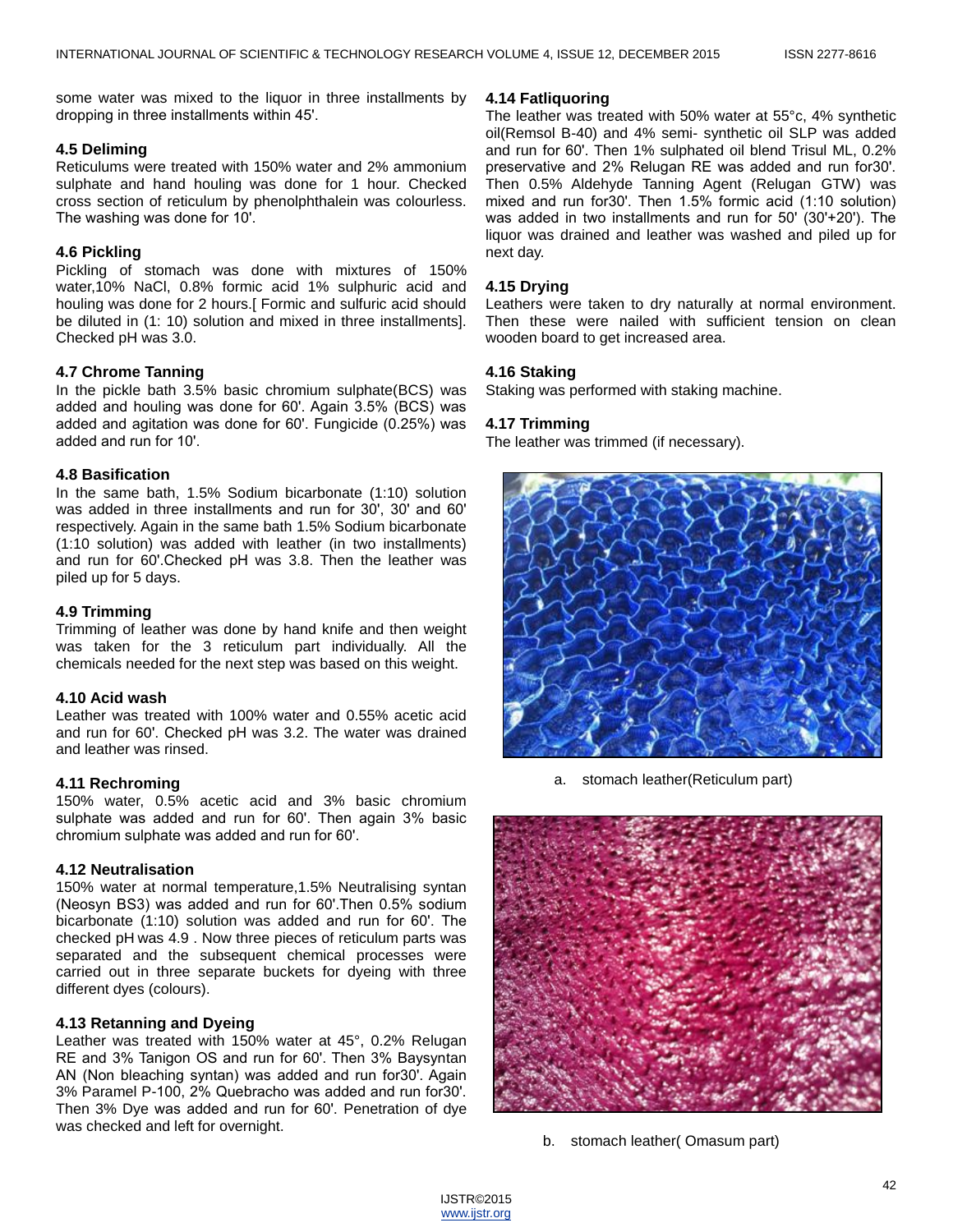

c. stomach leather(Omasum Part)



d. Wrist watch belt with reticulam part stomach leather

# **5 RESULTS AND DISCUSSION**

Specimens were conditioned at 20°C and 65% RH for 2 hours. Mechanical properties such as Tensile Strength, Stitch Tear Strength and Colour Rub Fastness were examined as per the standard procedure <sup>[5,6,7]</sup>. The chemical tests (Chromic oxide content, fat content and pH) of specimen were carried out as per the standard procedure <sup>[8,9, 10,11</sup>]. The results of physical and chemical tests of Omasum part had been reported in the following Table 1 and 2 respectively. And the results of same kinds of Reticulum part were shown in the Table 3 and 4 respectively

| Sam<br>ple<br>ID          | Average (parallel &<br>perpendicular)<br>Tensile<br>Strength(kg/cm <sup>2</sup> ) |                                 |                                                                  | <b>Stitch Tear</b> | Strength(kg/cm)                                                           | Colour Rub Fastness<br>(dry)<br>After 50 cycles |                                                               |
|---------------------------|-----------------------------------------------------------------------------------|---------------------------------|------------------------------------------------------------------|--------------------|---------------------------------------------------------------------------|-------------------------------------------------|---------------------------------------------------------------|
|                           | For<br>Sam<br>ple                                                                 | forbag                          | Standard<br>value(Min)<br>upper grain<br>leather <sup>[12]</sup> | For<br>Samp<br>le  | Standard<br>value(Min)f<br>orbag<br>uppergrain<br>leather <sup>[12]</sup> | For<br>Sampl<br>e                               | Standard<br>value(Min)<br>forbag<br>uppergrain<br>leather[13] |
| Sam<br>ple<br>No.<br>1    | 50.5                                                                              |                                 | 100                                                              |                    | 30                                                                        | 3                                               |                                                               |
| Sam<br>ple<br>No.<br>2    | 48.0                                                                              |                                 | 100                                                              | 22                 | 30                                                                        | 3                                               | Min. rating<br>3                                              |
| Sam<br>ple<br>No.<br>3    | 35.0                                                                              |                                 | 100                                                              |                    | 30                                                                        | 3                                               |                                                               |
|                           |                                                                                   |                                 |                                                                  |                    | <b>TABLE 2</b>                                                            |                                                 |                                                               |
| Sample ID                 |                                                                                   | Chromic Oxide<br>$content (\%)$ |                                                                  | Fat content (%)    |                                                                           | pH                                              |                                                               |
|                           |                                                                                   | For<br>sample                   | Standard<br>value <sup>[12]</sup>                                | For<br>sample      | <b>Standard</b><br>value <sup>[12]</sup>                                  | For<br>sample                                   | Standard<br>value <sup>[12]</sup>                             |
| Sample<br>No <sub>1</sub> |                                                                                   | 4.7                             |                                                                  | 6.7                |                                                                           | 3.6                                             |                                                               |
| Sample<br>No <sub>2</sub> |                                                                                   | 4.2                             | Min.0.8                                                          | 7.2                | $3-12$                                                                    | 4.0                                             | Min.3.5                                                       |
| Sample<br>No <sub>3</sub> |                                                                                   | 3.7                             |                                                                  | 6,9                |                                                                           | 4.2                                             |                                                               |